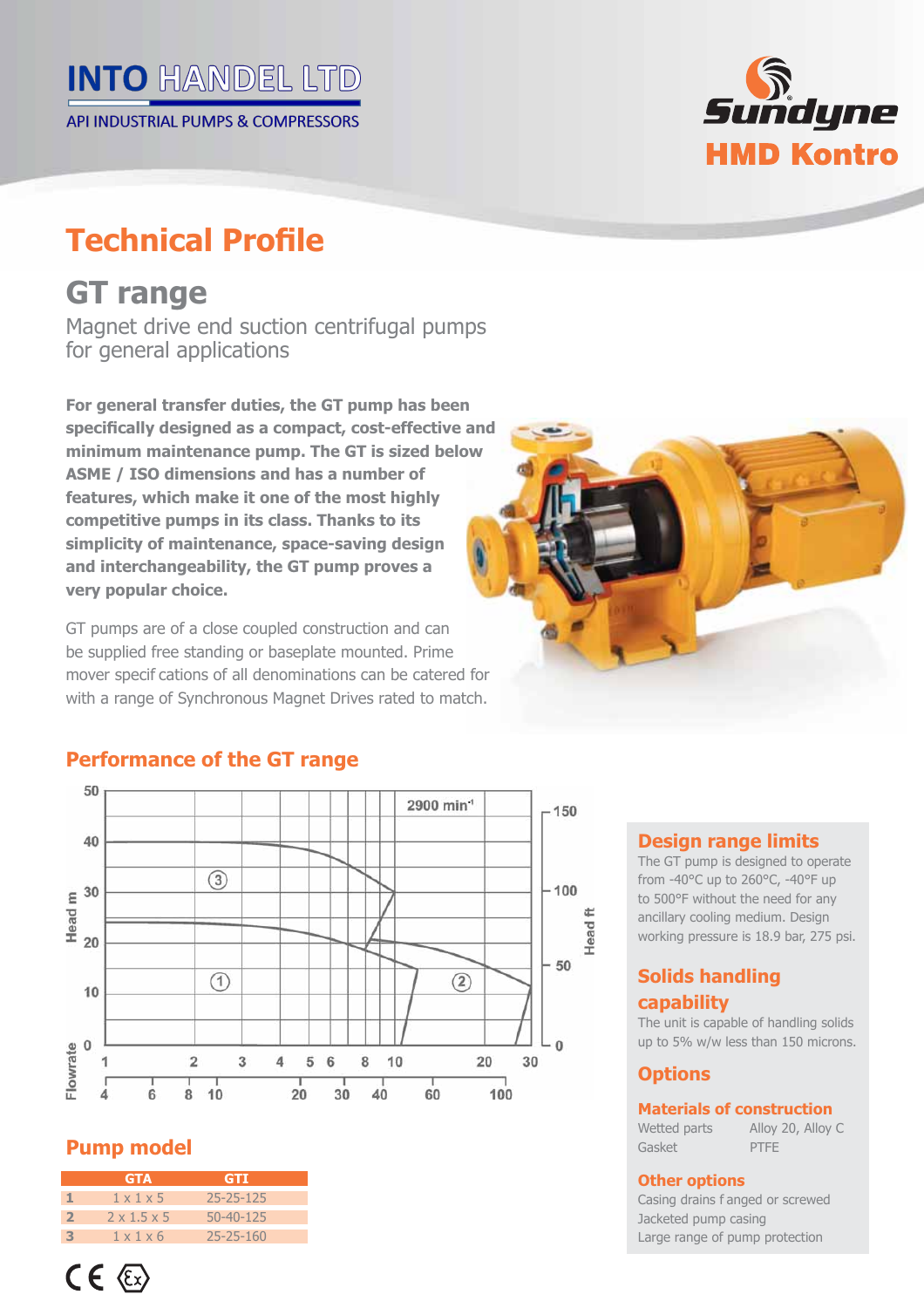# **Key Design Features**

- **No seals:** To minimise maintenance, all of the associated costs and eliminate potential leaks.
- **· Sealless design:** For total containment, essential for hazardous, aggressive or valuable product.
- **Interchangeability of components:** For maximum convenience and reduced stock holding, operator training etc.
- **High efficiency wet end:** To benef t maximum f ow / head coverage.
- **Wide choice of materials:** To allow a choice of various metals in the construction of your pump.
- **Casing gasket fully confined:** So eliminating risk of blowout.
- **Universal connection options:** So that suction and discharge f ange connections can be conf gured to your exact requirements.
- **Modular rotating element cartridge: Providing the most eff cient** way to perform replacements and manage your spare part inventory.

#### **Benefits of GT pump range**

- Sealless design for total product containment
- Low capital cost
- Compact modular design
- Low running costs
- Minimal downtime
- Supplied with ASME or ISO f anges



| 10          | <b>Neck Ring [Front]</b>         | 316 Stainless Steel         |
|-------------|----------------------------------|-----------------------------|
| 20          | <b>Shaft / Inner Magnet Ring</b> | 316 Stainless Steel         |
| 30          | <b>Impeller Fixing</b>           | 316 Stainless Steel         |
| 60          | <b>Impeller</b>                  | 316 Stainless Steel         |
| 70          | <b>Front Thrust Washer</b>       | <b>Alpha SiC</b>            |
| 90          | <b>Bush Holder</b>               | 316 Stainless Steel         |
| 100         | <b>Bush</b>                      | <b>Alpha SiC</b>            |
| 130         | <b>Thrust Pad</b>                | <b>Alpha SiC</b>            |
| 170         | <b>Casing Gasket</b>             | <b>CSF</b>                  |
| <b>170A</b> | Drain Gasket [Optional]          | <b>CSF</b>                  |
| <b>170B</b> | 'O' Ring                         | Viton A                     |
| 200         | <b>Containment Shroud/Shell</b>  | <b>316L Stainless Steel</b> |
| 390         | <b>Support Gasket</b>            | Exfol. Graphite             |
| 410         | Casing                           | 316 Stainless Steel         |
| 430         | <b>Coupling Housing</b>          | <b>SG Iron</b>              |
| 440         | Coupling Hsg. Bump Ring          | Phos. Bronze                |
| 450         | <b>Motor Adaptor</b>             | <b>Carbon Steel</b>         |
| 500         | Pump Drain [Optional]            | 316 Stainless Steel         |
| 510         | <b>Outer Magnet Ring</b>         | <b>Carbon Steel</b>         |
| 860         | <b>Bearing Sleeve</b>            | Alpha SiC                   |
| 990         | <b>Electric Motor</b>            | Proprietary                 |
| ***         | <b>Fixings Kit</b>               |                             |

### **Flanges and Connections**

#### **Casing**

Suction and discharge f anges are designed in accordance with the following relevant standards:

PN40.)

**ANSI B16.5** Machined with 1.5mm (0.06") high raised Class 150 + 300 face having a continuous spiral groove. face having a continuous spiral groove.

**DIN 2543/2545** Machined with a 2mm high raised face<br>**PN16 + PN40** with a continuous spiral groove. (Note: with a continuous spiral groove. (Note: these f anges are identical to BS4504

#### **Flange Loadings**

Allowable f ange loadings imposed by pipework are in accordance with Table 4 of API 685 2nd edition and exceed the values in ISO 5199 Annex C.

#### **Drain Connections**

|                  | The following drain options are available:                 |
|------------------|------------------------------------------------------------|
| Standard:        | No drain, boss left undrilled.                             |
| Option1:         | $\frac{1}{8}$ " BSP drain plug f tted with fully trapped   |
|                  | gasket.                                                    |
| <b>Option 2:</b> | $3/s''$ NPT plug.                                          |
| <b>Option 3:</b> | $\frac{1}{2}$ " f anged drain rated to the casing f anges. |
|                  |                                                            |

#### **Gauge Connections:**

No provision for gauge connection bosses has been made on this range.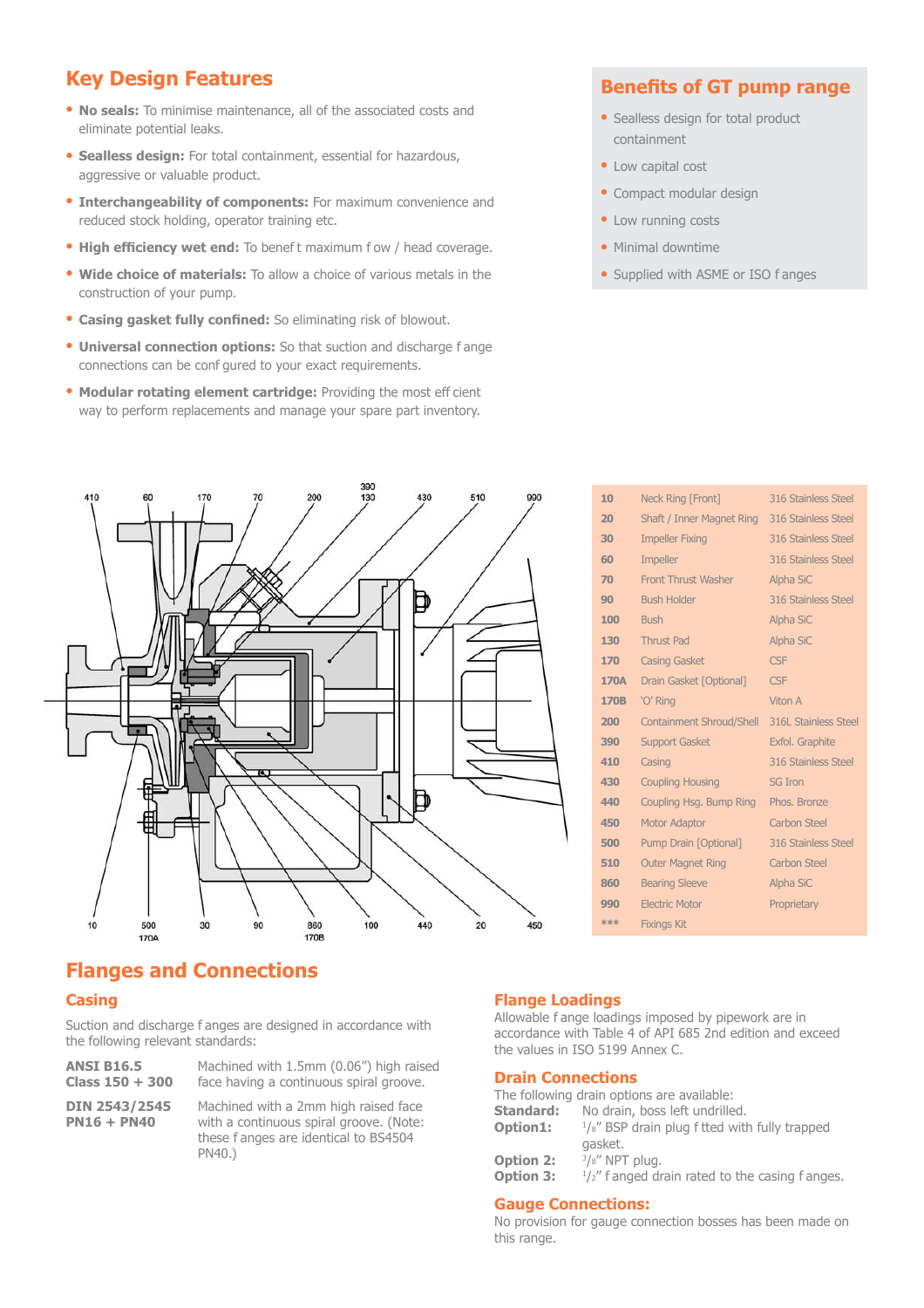# **Dimensions of GT pumps Dimensions are for guidance only**



| <b>Pump size</b> | $\mathbb{A}$ | B                                                                                          | C | D                | Е. | F. | G                          | н | J                 | K | <b>Motor Frame</b> | L          |
|------------------|--------------|--------------------------------------------------------------------------------------------|---|------------------|----|----|----------------------------|---|-------------------|---|--------------------|------------|
| 1x1x5            |              | 160/6.3" 150/ 5.9" 150/5.9"                                                                |   | 195/7.7" 15/0.6" |    |    | 14/0.55" 85/3.35" 144/5.7" |   | 80/3.15" 147/5.8" |   | 80                 | 540/21.25" |
| 1x1x6            |              | 160/6.3" 150/ 5.9" 150/5.9" 195/7.7" 15/0.6" 14/0.55" 105/4.13" 164/6.5" 80/3.15" 147/5.8" |   |                  |    |    |                            |   |                   |   | <b>90S</b>         | 560/22"    |
| 2x1.5x5          |              | 160/6.3" 150/ 5.9" 150/5.9" 195/7.7" 15/0.6" 14/0.55" 110/4.33" 171/6.7" 80/3.15" 147/5.8" |   |                  |    |    |                            |   |                   |   | <b>90L</b>         | 584/23"    |
|                  |              |                                                                                            |   |                  |    |    |                            |   |                   |   | <b>100L</b>        | 650/25.6"  |
| $25 - 25 - 125$  |              | 160/6.3" 150/ 5.9" 150/5.9" 195/7.7" 15/0.6" 14/0.55" 85/3.35" 144/5.7" 80/3.15" 147/5.8"  |   |                  |    |    |                            |   |                   |   | <b>112M</b>        | 650/25.6"  |
| $25 - 25 - 160$  |              | 160/6.3" 150/ 5.9" 150/5.9" 195/7.7" 15/0.6" 14/0.55" 105/4.13" 164/6.5" 80/3.15" 147/5.8" |   |                  |    |    |                            |   |                   |   | <b>132S</b>        | 700/27.5"  |
| 50-40-125        |              | 160/6.3" 150/ 5.9" 150/5.9" 195/7.7" 15/0.6" 14/0.55" 110/4.33" 171/6.7" 80/3.15" 147/5.8" |   |                  |    |    |                            |   |                   |   | 143                | 570/22.5"  |
|                  |              |                                                                                            |   |                  |    |    |                            |   |                   |   | 145                | 570/22.5"  |
|                  |              |                                                                                            |   |                  |    |    |                            |   |                   |   | 182                | 625/24.5'' |
|                  |              |                                                                                            |   |                  |    |    |                            |   |                   |   | 184                | 670/26.4"  |
|                  |              |                                                                                            |   |                  |    |    |                            |   |                   |   | 213                | 700/27.5"  |
|                  |              |                                                                                            |   |                  |    |    |                            |   |                   |   | 215                | 745/29.3"  |

Dimensions shown are metric (mm) / imperial (inches).

# **Range capabilities**

| <b>Model</b>    | Head                        | <b>Flow</b>                     | <b>Design Temperature</b>                            | <b>Design Pressure</b>           | <b>Viscosity</b><br>cSt | Mounting           |  |
|-----------------|-----------------------------|---------------------------------|------------------------------------------------------|----------------------------------|-------------------------|--------------------|--|
| 1x5x5           | 24 <sub>m</sub><br>78 ft    | $11 \text{ m}^3/h$<br>48 USqpm  | $-40$ to $260^{\circ}$ C<br>$-40$ to $500^{\circ}$ F | 18.9 <sub>bar</sub><br>$275$ psi | 200                     | Close coupled (CC) |  |
| 1x1x6           | 40 <sub>m</sub><br>131 ft   | $10 \text{ m}^3/h$<br>44 USqpm  | $-40$ to $260^{\circ}$ C<br>$-40$ to $500^{\circ}$ F | 18.9 bar<br>275 psi              | 200                     | Close coupled (CC) |  |
| 2x1.5x5         | $22 \text{ m}$<br>72 ft     | $30 \text{ m}^3/h$<br>132 USgpm | $-40$ to $260^{\circ}$ C<br>$-40$ to $500^{\circ}$ F | 18.9 bar<br>$275$ psi            | 200                     | Close coupled (CC) |  |
| $25 - 25 - 125$ | 24 <sub>m</sub><br>78 ft    | $11 \text{ m}^3/h$<br>48 USqpm  | $-40$ to 260 °C<br>$-40$ to $500^{\circ}$ F          | 16 <sub>bar</sub><br>232 psi     | 200                     | Close coupled (CC) |  |
| $25 - 25 - 160$ | 40 <sub>m</sub><br>$131$ ft | $10 \text{ m}^3/h$<br>44 USqpm  | $-40$ to $260^{\circ}$ C<br>$-40$ to $500^{\circ}$ F | 16 <sub>bar</sub><br>232 psi     | 200                     | Close coupled (CC) |  |
| $50 - 40 - 125$ | $22 \text{ m}$<br>72 ft     | $30 \text{ m}^3/h$<br>132 USapm | $-40$ to $260^{\circ}$ C<br>$-40$ to $500^{\circ}$ F | 16 <sub>bar</sub><br>232 psi     | 200                     | Close coupled (CC) |  |